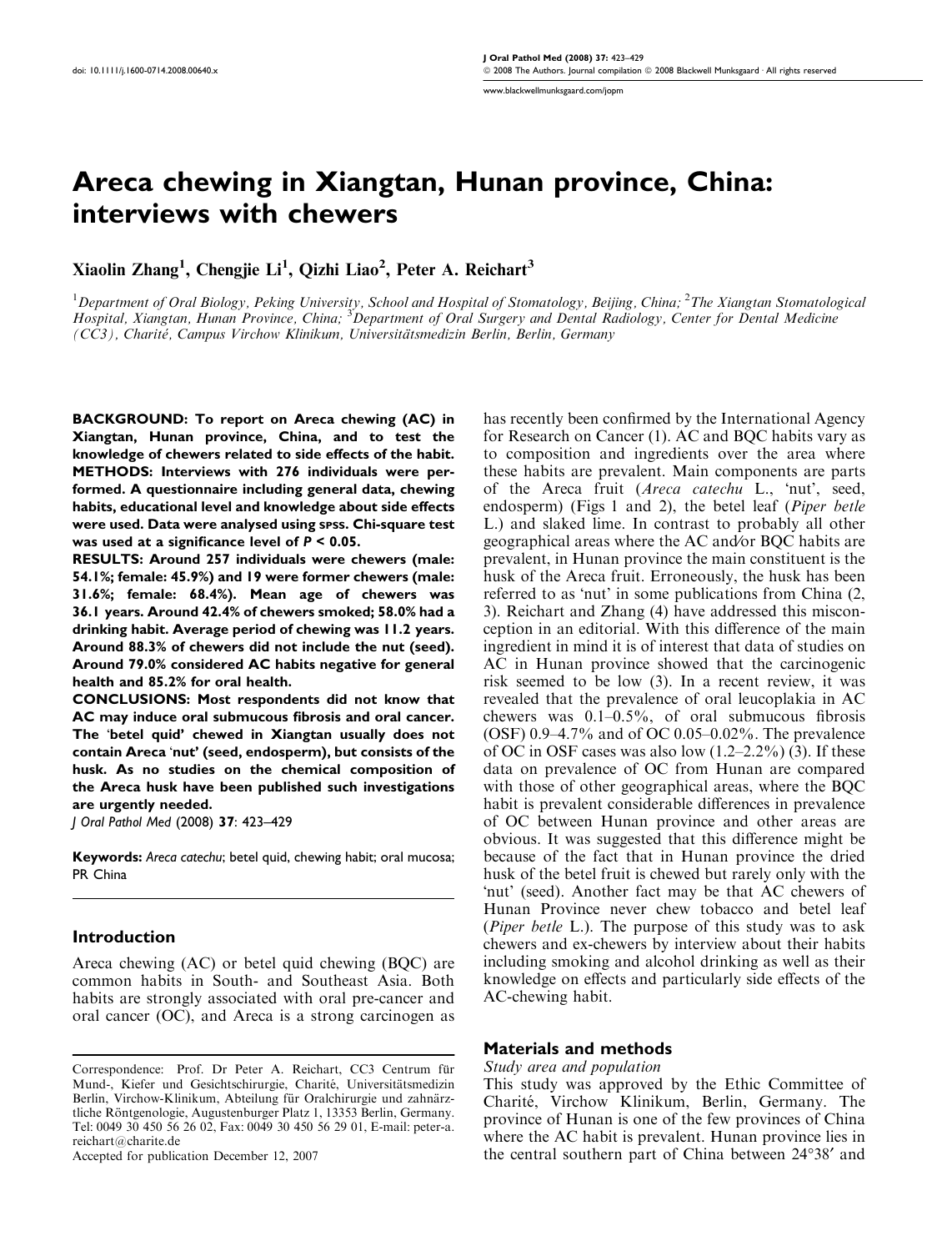

**Figure 1** Different brands of Areca 'quid' as sold in markets of Hunan province.

30-08¢ of northern latitude. Previous studies (5–7) have been conducted in Xiangtan because the prevalence of AC chewers is high and most factories and workshops of Areca production are found here. A team of three interviewers (XLZ, CJL and QZL) randomly addressed residents on the streets of Xiangtan who were willing to accept an interview about their AC-chewing habits during February–March 2007.

## Questionnaire

A questionnaire was designed to include gender, age, ethnicity, educational level, smoking, alcohol drinking and detailed AC-chewing habits. Also included were questions related to knowledge on the relation between AC-chewing habit and oral disease, in particular OC and OSF. In addition, the questionnaire included questions related to prevalence of AC chewing among members of the 'larger' family. Individual data of 276 questionnaires were analysed by using spss Statistical Software Package 10.0 for windows. Statistic analysis was performed using the chi-square test. A *P*-value of  $\leq 0.05$  was considered statistically significant.

# **Results**

Randomly addressed people from Xiangtan completed a total of 276 questionnaires. Table 1 shows general data and the AC habits. Around 257 individuals were



Figure 2 Areca 'quids' consisting of halved Areca fruits. In the lower row Areca husks are seen without 'nut' (seed). A brownish substance for flavouring has been painted on to the inner surface of the husk.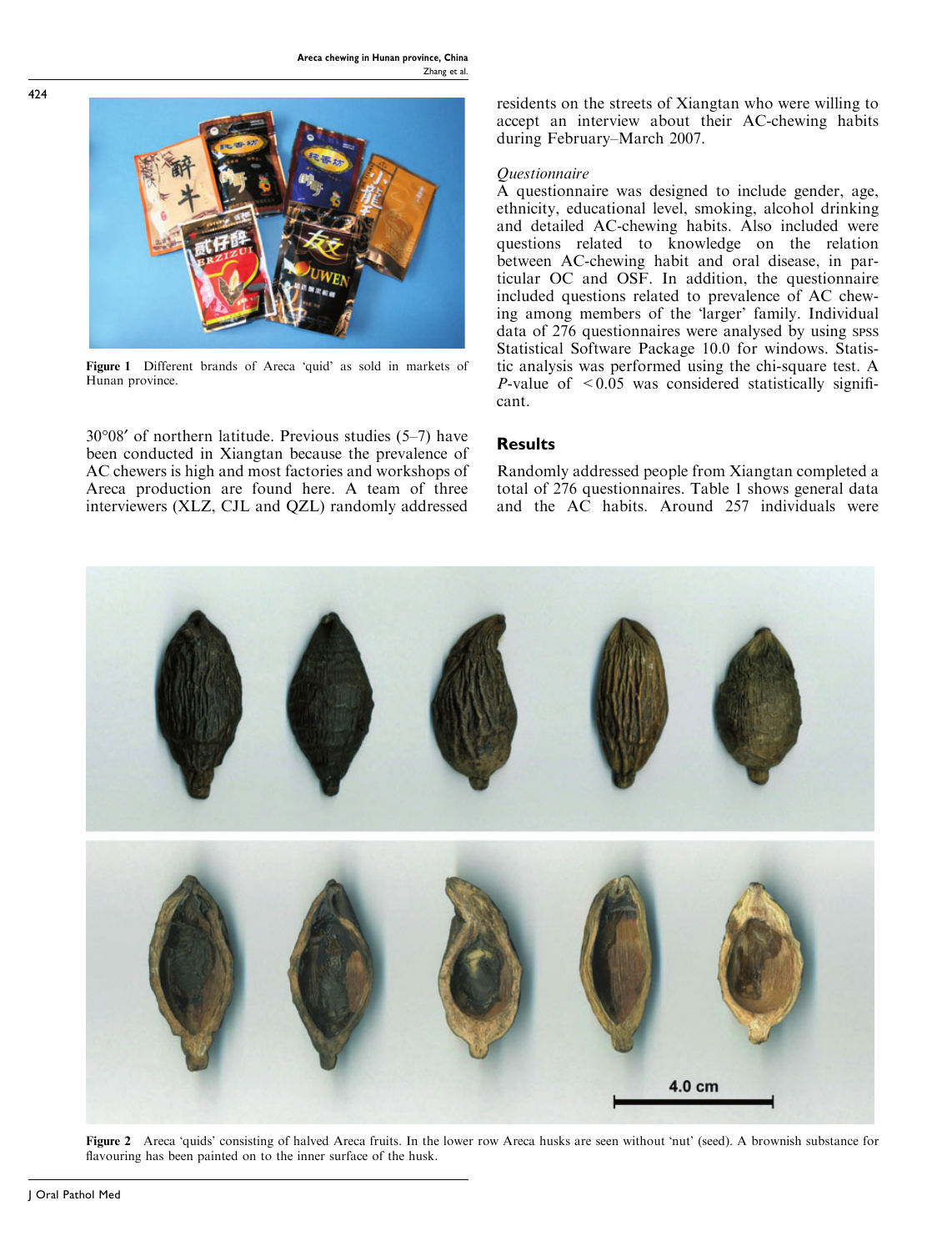|  |  |  |  |  |  |  | <b>Table 1</b> General data and chewing habits of 257 chewers in Xiangtan |
|--|--|--|--|--|--|--|---------------------------------------------------------------------------|
|--|--|--|--|--|--|--|---------------------------------------------------------------------------|

|                          | Chewers ( $n = 257$ ) $n$ (%) |                      |                    |              | Former chewers $(n = 19) n$ (%) |                      |                    |  |
|--------------------------|-------------------------------|----------------------|--------------------|--------------|---------------------------------|----------------------|--------------------|--|
|                          | Males<br>139(54.1)            | Females<br>118(45.9) | Total<br>$N (%)^a$ | P-value      | Males<br>139(54.1)              | Females<br>118(45.9) | Total<br>$N (%)^a$ |  |
| Age (years old)          |                               |                      |                    |              |                                 |                      |                    |  |
| $\leq 18$                | 17(12.2)                      | 29(24.6)             | 46 (17.9)          | 0.005        | 0(0.0)                          | 1(7.7)               | 1(5.3)             |  |
| $19 - 39$                | 67(48.2)                      | 61(51.7)             | 128 (49.8)         |              | 3(50.0)                         | 9(69.2)              | 12(63.1)           |  |
| $\geq 40$                | 55 (39.6)                     | 28(23.7)             | 83 (32.3)          |              | 3(50.0)                         | 3(23.1)              | 6(31.6)            |  |
| Smoking                  |                               |                      |                    |              |                                 |                      |                    |  |
| N <sub>0</sub>           | 50(36.0)                      | 98 (83.1)            | 148 (57.6)         | ${}_{0.001}$ | 1(16.7)                         | 11 (84.6)            | 12(63.2)           |  |
| $\leq$ 19 cig/day        | 25(18.0)                      | 9(7.6)               | 34(13.2)           |              | 3(50.0)                         | 0(0.0)               | 3(15.8)            |  |
| $\geq$ 20 cig/day        | 64 (46.0)                     | 11(9.3)              | 75(29.2)           |              | 2(33.3)                         | 2(15.4)              | 4(21.0)            |  |
| Drinking <sup>b</sup>    |                               |                      |                    |              |                                 |                      |                    |  |
| N <sub>o</sub>           | 37(26.6)                      | 71(60.2)             | 108(42.0)          | ${}_{0.001}$ | 2(33.3)                         | 8(61.5)              | 10(52.6)           |  |
| $\leq$ 199 ml spirit/day | 85 (61.2)                     | 46(39.0)             | 131(51.0)          |              | 3(50.0)                         | 5(38.5)              | 8(42.1)            |  |
| $\geq$ 200 ml spirit/day | 17(12.2)                      | 1(0.8)               | 18(7.0)            |              | 1(16.7)                         | 0(0.0)               | 1(5.3)             |  |
| Chewing period (years)   |                               |                      |                    |              |                                 |                      |                    |  |
| $\leq 5$                 | 37(26.6)                      | 42(35.6)             | 79 (30.7)          |              | 2(33.3)                         | 5(38.5)              | 7(36.8)            |  |
| $6 - 10$                 | 39(28.1)                      | 29(24.6)             | 68 (26.5)          |              | 1(16.7)                         | 4(30.8)              | 5(26.3)            |  |
| $11 - 19$                | 35(25.2)                      | 25(21.2)             | 60(23.3)           |              | 3(50.0)                         | 4(30.8)              | 7(36.8)            |  |
| $20 -$                   | 15(10.8)                      | 14(11.9)             | 29(11.3)           |              | 0(0.0)                          | 0 <sub>0</sub>       | 0(0.0)             |  |
| unclear <sup>c</sup>     | 13(9.4)                       | 8(6.8)               | 21(8.2)            |              | 0(0.0)                          | 0()                  | 0(0.0)             |  |
| Chewing every day        |                               |                      |                    |              |                                 |                      |                    |  |
| No                       | 32(23.0)                      | 37(31.4)             | 69(26.8)           |              | 2(33.3)                         | 4(30.8)              | 6(31.6)            |  |
| Yes                      | 107(77.0)                     | 81 (68.6)            | 188 (73.2)         |              | 4(66.7)                         | 9(69.2)              | 13 (68.4)          |  |
| Chewing quantity (Pcs)   |                               |                      |                    |              |                                 |                      |                    |  |
| $1 - 2$                  | 18(12.9)                      | 31(26.3)             | 49(19.1)           | ${}_{0.001}$ | 2(33.3)                         | 3(23.1)              | 5(26.3)            |  |
| $3 - 10$                 | 82 (59.0)                     | 76 (64.4)            | 158(61.5)          |              | 2(33.3)                         | 6(43.2)              | 8(42.1)            |  |
| $11 - 19$                | 28(20.1)                      | 9(7.6)               | 37(14.4)           |              | 1(16.7)                         | 4(30.8)              | 5(26.3)            |  |
| $\geq$ 20                | 11(7.9)                       | 2(1.7)               | 13(5.0)            |              | 1(16.7)                         | 0(0.0)               | 1(5.3)             |  |
| Chewing seed (nut)       |                               |                      |                    |              |                                 |                      |                    |  |
| No                       | 125(89.9)                     | 102(86.4)            | 227 (88.3)         |              | 5(83.1)                         | 9(69.2)              | 14(73.7)           |  |
| Yes                      | 14(10.1)                      | 16(13.6)             | 30(11.7)           |              | 1(16.7)                         | 4(30.8)              | 5(26.3)            |  |
| Feeling of stiffness     |                               |                      |                    |              |                                 |                      |                    |  |
| No                       | 102(73.4)                     | 103(87.3)            | 205 (79.8)         | 0.006        | 4(66.7)                         | 11 (84.6)            | 15 (78.9)          |  |
| Yes                      | 37(26.6)                      | 15(12.7)             | 52(20.2)           |              | 2(33.3)                         | 2(15.4)              | 4(21.0)            |  |
| Consultation of dentist  |                               |                      |                    |              |                                 |                      |                    |  |
| N <sub>o</sub>           | 124(89.2)                     | 109(92.4)            | 233 (90.6)         |              | 4(66.7)                         | 9(69.2)              | 13 (68.4)          |  |
| Yes                      | 15(10.8)                      | 9(7.6)               | 24(9.4)            |              | 2(33.3)                         | 4(30.8)              | 6(31.5)            |  |

<sup>a</sup>Total percentage may not add up to 100%.

<sup>b</sup>The alcohol content is usually between 52% and 60%. Wine and beer is already consumed in Xiangtan.

<sup>c</sup>Respondents were unable to give adequate answers.

chewers (male:  $n = 139, 54.1\%$ ; female:  $n = 118$ , 45.9%) and 19 were former chewers (male:  $n = 6$ , 31.6%; female:  $n = 13$ , 68.4%). Around 50.7%  $(n = 140)$  were in the age group 19–39 years. The mean age of chewers was 36.1 years. The mean age of former chewers was 37.1 years. The habit of smoking and drinking was correlated to gender with males being significantly ( $P < 0.001$ ) different from females. The period of AC chewing was from several months to 44 years (average: 11.2 years). Around 188 (73.2%) chewers and 13 (68.4%) former chewers chewed every day. The respondents were divided into four groups according to the number of pieces chewed. The chewing quantity was correlated to gender with males significantly chewing more than females ( $P < 0.001$ ). There was no significant correlation between men and women when gender was correlated with AC-chewing every day. Around 227 (88.3%) of AC-chewers reported that when chewing they excluded the seed ('nut'). There was no significant difference between men and women. Chewers with feeling of stiffness were correlated to gender and there was a significant difference between men and women ( $P \leq 0.05$ ).

Table 2 shows data related to educational level with knowledge about effects of AC. Chewers were divided into four groups: low-educational level ( $n = 71, 27.6\%$ ), medium educational level ( $n = 75, 29.2\%$ ), high-educational level ( $n = 94, 36.6\%$ ) and medical staff ( $n = 17$ , 6.6%). Around 79.0% ( $n = 203$ ) thought that AC habits were bad for general health and bad for health of teeth and gums  $(n = 219, 85.2\%)$ . These data were not significant when correlated to educational level.

Table 3 shows data related to educational level with reasons for chewing and relevant positive effects. The most common reason for chewing was 'good feeling'  $(n = 101, 39.3\%)$ . Around 24.1% thought that AC is good for fighting nervousness, clearing up halitosis (23.0%) and making communication easy (15.2%). The most common desired effect was relaxation ( $n = 121$ ,  $47.1\%$ ), followed by excitement  $(29.6\%)$ , comfortable feeling (23.3%) and happiness (15.6%). The intention of chewers to quit the AC habit before the interview was

 $425$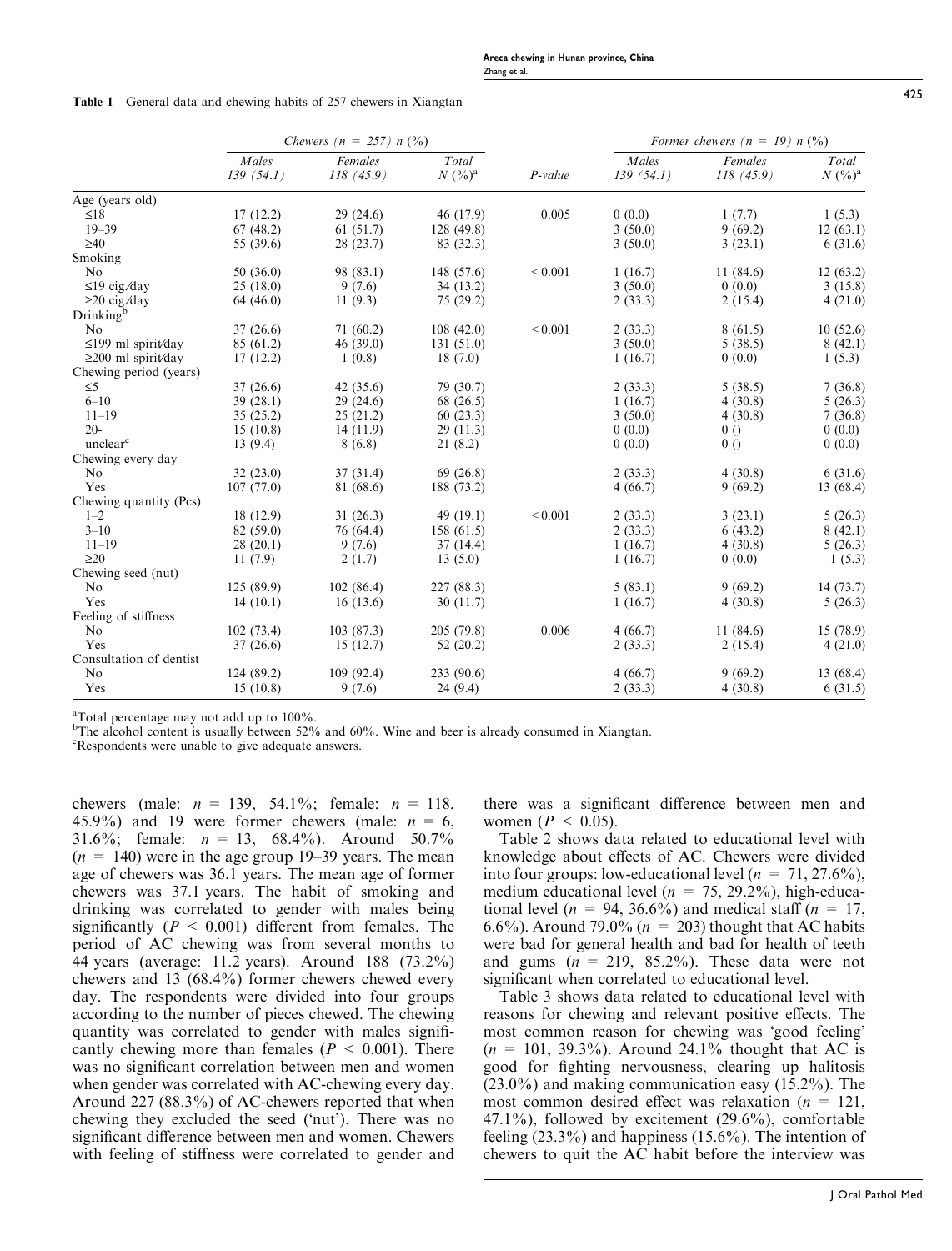#### Table 2 Educational level of 276 chewers and knowledge about side-effects of BQ-chewing

|                   | <i>Chewers (n = 257) n (%)</i>            |                                              |                                            |                                          |                        |              |                                                 |
|-------------------|-------------------------------------------|----------------------------------------------|--------------------------------------------|------------------------------------------|------------------------|--------------|-------------------------------------------------|
|                   | Low <sup>a</sup><br>education<br>71(27.6) | Medium <sup>b</sup><br>education<br>75(29.2) | High <sup>c</sup><br>education<br>94(36.6) | Medical <sup>d</sup><br>staff<br>17(6.6) | Total<br>$(N = 257)^e$ | P-value      | Former chewers<br>$(N = 19) N$ (%) <sup>e</sup> |
| For health        |                                           |                                              |                                            |                                          |                        |              |                                                 |
| Bad               | 52 (73.2)                                 | 57 (76.0)                                    | 80 (85.1)                                  | 14(82.3)                                 | 203(79.0)              |              | 17(89.5)                                        |
| Good              | 8(11.3)                                   | 10(13.3)                                     | 6(6.4)                                     | 1(5.9)                                   | 25(9.7)                |              | 1(5.3)                                          |
| No opinion        | 11(15.5)                                  | 8(10.7)                                      | 8(8.5)                                     | 2(11.8)                                  | 29(11.3)               |              | 1(5.3)                                          |
| For teeth and gum |                                           |                                              |                                            |                                          |                        |              |                                                 |
| Bad               | 56 (78.9)                                 | 62(82.7)                                     | 85 (90.4)                                  | 16(94.1)                                 | 219 (85.2)             |              | 17(89.5)                                        |
| Good              | 8(11.3)                                   | 11(14.7)                                     | 4(4.3)                                     | 0(0.0)                                   | 23(8.9)                |              | 0(0.0)                                          |
| No opinion        | 7(9.9)                                    | 2(2.7)                                       | 5(5.3)                                     | 1(5.9)                                   | 15(5.8)                |              | 2(10.5)                                         |
| Know stiffness    |                                           |                                              |                                            |                                          |                        |              |                                                 |
| Yes               | 21(29.6)                                  | 27(36.0)                                     | 45 (47.9)                                  | 15 (88.2)                                | 108(42.0)              | ${}_{0.001}$ | 13 (68.4)                                       |
| No                | 50 (70.4)                                 | 48 (64.0)                                    | 49(52.1)                                   | 2(11.8)                                  | 149(58.0)              |              | 6(31.6)                                         |
| Know cancer       |                                           |                                              |                                            |                                          |                        |              |                                                 |
| Yes               | 28 (39.4)                                 | 30(40.0)                                     | 55 (58.5)                                  | 15 (88.2)                                | 128(49.8)              | ${}_{0.001}$ | 16(84.2)                                        |
| N <sub>o</sub>    | 43 $(60.6)$                               | 45(60.0)                                     | 39(41.5)                                   | 2(11.8)                                  | 129(50.2)              |              | 3(15.8)                                         |
| Know OSF          |                                           |                                              |                                            |                                          |                        |              |                                                 |
| Yes               | 3(4.2)                                    | 9(12.0)                                      | 16(17.0)                                   | 11(64.7)                                 | 39 (15.2)              | ${}_{0.001}$ | 5(26.3)                                         |
| No                | 68 (95.8)                                 | 66 (88.0)                                    | 78 (83.0)                                  | 6(35.3)                                  | 218 (84.8)             |              | 14(73.7)                                        |
| Know OSF-Ca       |                                           |                                              |                                            |                                          |                        |              |                                                 |
| Yes               | 3(4.2)                                    | 9(12.0)                                      | 16(17.0)                                   | 11(64.7)                                 | 39 (15.2)              | ${}_{0.001}$ | 5(26.3)                                         |
| N <sub>o</sub>    | 68 (95.8)                                 | 66 (88.0)                                    | 78 (83.0)                                  | 6(35.3)                                  | 218 (84.8)             |              | 14 (737)                                        |

Values are expressed as  $n$  (%).

 $a$ Low-level education:  $\leq$ 9 years.

Medium level education: 9–12 years.

c High-level education: 12 years.

<sup>d</sup>Medical doctor or nurse.

e Total percentage may not add up to 100%.

correlated to educational level ( $P < 0.05$ ) with a linear by-linear association. The intention of chewers to quit the habit after the interview was correlated to educational level  $(P < 0.05)$ , however, without a linear by-linear association.

Data of former chewers showed that the most common reason to stop chewing was that the AC habit was considered negative for health (52.6%), negative for oral health (36.8%) and would prevent OC (21.1%). Around 47.4% of former chewers thought that to stop chewing was easy. Only 15.8% of former chewers thought that to stop chewing was difficult.

In addition, data showed that there were 2.448 members of family (so-called 'larger' families including consanguineous connections). Between 2.448 members the number of chewers was 1.406 individuals. From this information it can be concluded that the prevalence of AC in 'larger' families may be about 57%.

# **Discussion**

Data showed that among 257 Areca chewers interviewed, 54.1% were men and 45.9% were women. In another large study from Xiangtan of 3015 Areca chewers (7) the percentage of men compared with women was considerably higher (82.7% vs. 17.3%). In this context it is of interest that the prevalence of OSF in different studies was markedly higher in men than in women. Thus Tang et al. (5) reported OSF  $(n = 335)$ in 75.2% of men (24.8% women), while Liu et al. (8) reported on OSF in 60.0% of men (40.0% women) in their study of 45 cases with OSF. While these studies seem to indicate a higher prevalence of AC chewing in men further studies are needed to determine the true prevalence of AC in Xiangtan, Hunan province. Of interest was the fact that the number of ex-chewers  $(n = 19)$  was very low. This shows, that the urge to give-up the AC habit is poorly developed, probably because of lack of sufficient warnings that AC may be hazardous to one's health. Generally, the consumption of Areca products including betel quid (BQ) among men and women vary greatly. In India the prevalence of BQ chewing among different socio-economic groups and among men and women has been studied in limited rural and urban population samples with rather varying results (1). In Taiwan, China, it has been estimated that about 10% of the population of 2 million chew BQ (9), which, however, is of a totally different composition than the one prevalent in Xiangtan, China. In those countries (Thailand, Cambodia, Vietnam, Malaysia) where the BQ-chewing habit is on the decline only elderly women over 55 years of age are still chewing BQ to some extent (10, 11).

The mean age of Areca chewers in this study was 36.1 years with an average period of chewing of 11.2 years. Around 49.8% of Areca chewers in this study were in the age group 19–39 years. If these figures are compared with mean age of patients with OSF, e.g. 38.6 years (5), 40.2 years (7), 34.4 years (12) and 37.6 years (6), it may be assumed that the average period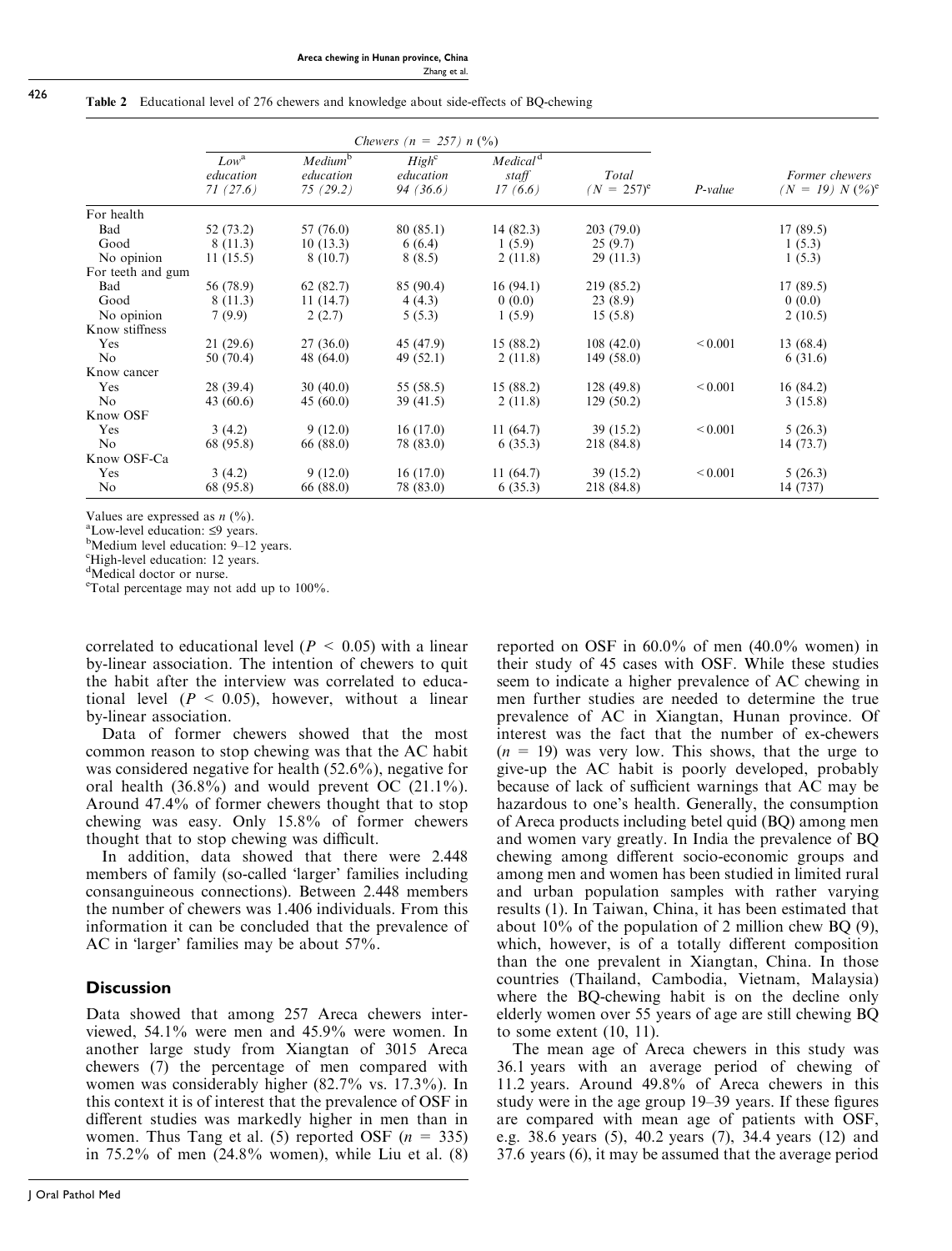|                                                   | Chewers $n = 257 n$ (%)                |                                              |                                            |                                          |                        |                    |                                      |
|---------------------------------------------------|----------------------------------------|----------------------------------------------|--------------------------------------------|------------------------------------------|------------------------|--------------------|--------------------------------------|
|                                                   | $Low^{\rm a}$<br>education<br>71(27.6) | Medium <sup>b</sup><br>education<br>75(29.2) | High <sup>c</sup><br>education<br>94(36.6) | Medical <sup>d</sup><br>staff<br>17(6.6) | Total<br>$(N = 257)^e$ | $P-value$          | Former chewers<br>$(N = 19) N (%)^e$ |
| Chewing reasons <sup>g</sup>                      |                                        |                                              |                                            |                                          |                        |                    |                                      |
| Good feeling                                      | 34 (47.9)                              | 28 (37.3)                                    | 33(35.1)                                   | 6(35.3)                                  | 101(39.3)              |                    | 7(36.8)                              |
| Clears up halitosis                               | 12(16.9)                               | 24(32.0)                                     | 21(22.3)                                   | 2(11.8)                                  | 59 (23.0)              |                    | 9(47.4)                              |
| Suppresses appetite                               | 3(4.2)                                 | 6(8.0)                                       | 7(7.4)                                     | 4(23.5)                                  | 20(7.8)                |                    | 0(0.0)                               |
| Fights nervousness                                | 15(21.1)                               | 15(20.0)                                     | 25(26.6)                                   | 7(41.2)                                  | 62(24.1)               |                    | 1(5.3)                               |
| Fights sleepiness                                 | 3(4.2)                                 | 6(8.0)                                       | 5(5.3)                                     | 3(17.6)                                  | 17(6.6)                |                    | 1(5.3)                               |
| Makes communication easy                          | 6(8.5)                                 | 13(17.3)                                     | 17(18.1)                                   | 3(17.6)                                  | 39(15.2)               |                    | 1(5.3)                               |
| Others                                            | 4(5.6)                                 | 3(4.0)                                       | 8(8.5)                                     | $\mathbf{0}$                             | 15(5.8)                |                    | 2(10.5)                              |
| Chewing effects <sup>g</sup>                      |                                        |                                              |                                            |                                          |                        |                    |                                      |
| Excitement                                        | 21(29.6)                               | 19(25.3)                                     | 31(33.0)                                   | 5(29.4)                                  | 76 (29.6)              |                    | 4(21.1)                              |
| Happiness                                         | 16(22.5)                               | 16(21.3)                                     | 8(8.5)                                     | $\theta$                                 | 40(15.6)               |                    | 2(10.5)                              |
| Relaxation                                        | 31(43.7)                               | 32(42.7)                                     | 46(48.9)                                   | 12(70.6)                                 | 121(47.1)              |                    | 6(31.6)                              |
| Comfortable feeling                               | 14 (19.7)                              | 19(25.3)                                     | 24(25.5)                                   | 3(17.6)                                  | 60(23.3)               |                    | 7(36.8)                              |
| Others                                            | 4(5.6)                                 | 3(4.0)                                       | 7(7.4)                                     | 1(5.9)                                   | 15(5.8)                |                    | 1(5.3)                               |
| Intention to quit, before <sup>h</sup>            |                                        |                                              |                                            |                                          |                        |                    |                                      |
| None                                              | 39 (54.9)                              | 35(46.7)                                     | 40(42.6)                                   | 5(29.4)                                  | 119(46.3)              | 0.038 <sup>f</sup> |                                      |
| Wanted                                            | 32 (45.1)                              | 40(53.3)                                     | 54 (57.4)                                  | 12(70.6)                                 | 138 (53.7)             |                    |                                      |
| Intention to quit, future <sup>h</sup>            |                                        |                                              |                                            |                                          |                        |                    |                                      |
| Strong                                            | 29(40.8)                               | 21(28.0)                                     | 23(24.5)                                   | 10(58.8)                                 | 83 (32.3)              | 0.048              |                                      |
| Moderate                                          | 33 (46.5)                              | 37(49.3)                                     | 50(53.2)                                   | 4(23.5)                                  | 124(48.2)              |                    |                                      |
| None                                              | 9(12.7)                                | 17(22.7)                                     | 21(22.3)                                   | 3(17.6)                                  | 50(19.5)               |                    |                                      |
| Reasons for having stopped chewing <sup>g,i</sup> |                                        |                                              |                                            |                                          |                        |                    |                                      |
| Uncomfortable feeling                             |                                        |                                              |                                            |                                          |                        |                    | 4(21.1)                              |
| Bad for health                                    |                                        |                                              |                                            |                                          |                        |                    | 10(52.6)                             |
| Bad for oral health                               |                                        |                                              |                                            |                                          |                        |                    | 7(36.8)                              |
| Prevents oral cancer                              |                                        |                                              |                                            |                                          |                        |                    | 4(21.1)                              |
| Saves money                                       |                                        |                                              |                                            |                                          |                        |                    | 0(0.0)                               |
| Feeling for having stopped chewing <sup>1</sup>   |                                        |                                              |                                            |                                          |                        |                    |                                      |
| Comfortable                                       |                                        |                                              |                                            |                                          |                        |                    | 2(10.5)                              |
| Unhappy                                           |                                        |                                              |                                            |                                          |                        |                    | 4(21.1)                              |
| No feeling                                        |                                        |                                              |                                            |                                          |                        |                    | 13 (68.4)                            |
| To stop chewing was <sup>1</sup>                  |                                        |                                              |                                            |                                          |                        |                    |                                      |
| Easy                                              |                                        |                                              |                                            |                                          |                        |                    | 9(47.4)                              |
| Difficult                                         |                                        |                                              |                                            |                                          |                        |                    | 7(36.8)                              |
| Very difficult                                    |                                        |                                              |                                            |                                          |                        |                    | 3(15.8)                              |
|                                                   |                                        |                                              |                                            |                                          |                        |                    |                                      |

Values are expressed as  $n$  (%).<br>a<sup>-e</sup>See Table 2.

Linear-by-Linear Association.

<sup>g</sup>One or two answers could be chosen, total percentage could add up over 100%.

hOnly for chewers.

i Only for former chewers.

of chewing for resulting in OSF may be around 10 years or more, although some young patients with OSF whose AC-chewing period was much shorter than 10 years were reported by Tang et al. (5). The actual time when Areca chewers in Xiangtan take up the habit was difficult to determine from the interviews as many respondents were unable to give a clear answer to this question.

Data further showed that 42.4% of Areca chewers had a smoking habit and 58.0% also had a drinking habit. Both data showed a highly significant difference between men and women with men being smokers and drinkers ( $P \le 0.001$  for both habits). The fact that 73.2% of respondents chew Areca every day with 61.5% chewing between 3 and 10 Areca pieces adds to the problem of multi-habituation including AC, smoking and alcohol drinking making it a serious health threat for people (men) of Xiangtan.

Of particular interest is that 88.3% of Areca chewers never include the seed ('nut', endosperm) of the Areca fruit. This probably is in contrast to all other BQ-chewing peoples of the entire region where the BQ-chewing habit is prevalent. In a recent review on AC in Mainland China (3) it was shown that the prevalence of OC was low (0.02–0.05%). The prevalence of OC in cases of OSF was 1.2% and 2.6%. Whether the low prevalence figures for OC is because of the different composition of the BQ (excluding the 'nut', betel leaf, lime and tobacco) is unknown. Presently, no studies have been published on the chemical composition of the husk of the Areca fruit.

Usually knowledge and occupation are closely related, however, in the present study we did not focus on profession or occupation in particular. When evaluating data on knowledge of the respondents of side effects it was revealed that 79.0% thought that

 $427$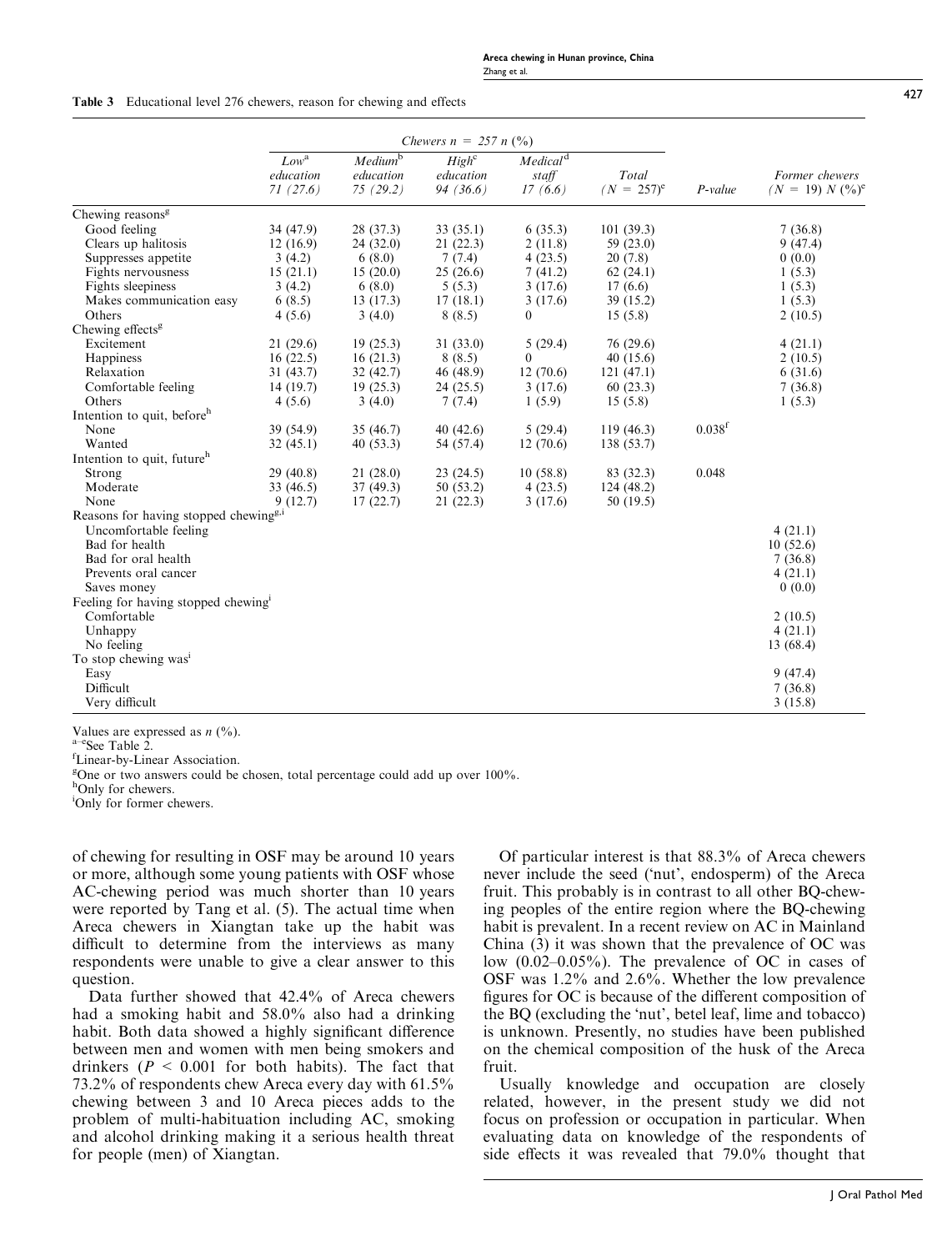AC was detrimental for general health and 85.2% felt that AC was negative for teeth and gums. Data, however, were not significant when correlated to educational level. While these figures clearly indicate that Areca chewers were well informed about side effects they still seemed to adhere to their habit. Only a few studies on knowledge about side effects of BQchewing or Areca chewing have been published. Recently, Reichart et al. (11) reported on the knowledge of Thai BQ-vendors, most of which thought that BQC was good for teeth and gums. Knowledge about the association of BQC and OC was extremely poor, with only two of 18 vendors who had heard rumours that there might be such an association. Studies related to knowledge about effects and side effects of BQC among Thai and Cambodian dental and medical students revealed rather poor knowledge about the composition of the BQ, general and oral side effects as well as socio-cultural aspects (13, 14). Poor knowledge in these students may be explained by the fact that the BQ-chewing habit is vanishing from some of the Southeast Asian countries in contrast to Hunan province, where the AC habit is still highly prevalent. Present data also showed that knowledge about stiffness of the oral mucosa, OSF, OC and the relation between OSF and OC increased with the level of education ( $P < 0.001$ , see Table 2). As might be expected the knowledge was best in members of medical staff ( $n = 17, 6.6\%$  of respondents). In the three other groups (low, medium and high level of education) between 29% and 47.9% had knowledge about stiffness of the oral mucosa, between 39.4% and 58.5% had knowledge about OC, between 4.2% and 17.0% had knowledge about OSF and between 4.2% and 17.0% had knowledge about the association of OSF and OC. These findings indicate that about 50% of respondents did not have adequate knowledge about possible detrimental side effects of their Arecachewing habits on oral structures. Information on possible health risks when chewing Areca products is urgently needed in the province of Hunan. In addition, intervention studies to make Areca chewers quit the habit are warranted.

The 'positive' effects reported by respondents like feeling good, relaxed, exited or happy are in accordance with what is generally associated with the habit of BOC or AC (1). When asked whether there was any intention to quit the AC habit before the interview those who had a higher educational level had considered this earlier. The intention to quit the habit in the future was significantly different in the educational levels  $(P = 0.048)$  with those of a higher educational level being more prone to quit than those with a less higheducational level. Obviously the intention to quit was associated with knowledge about negative effects of the AC habit. In fact data from former Areca chewers showed that to stop chewing was not very difficult if health issues were concerned.

The present interviews also included a question about the AC habit in the 'larger' family. About 57% of -larger' family members were considered to be Areca

chewers. This figure cannot be taken for a representative prevalence figure, however, indicates that AC is a habit still widely practiced in Xiangtan, Hunan province. Prevalence figures from other surveys from Xiangtan were variable with 35.4% (2), 64.5% (5), 75.3% (15) and 82.8% (7). These figures indicate that Areca chewing is still a widespread habit in Xiangtan.

## **Conclusions**

Areca chewing and the composition of the 'quid' are markedly different compared with the classical betel quid including the betel leaf, the Areca endosperm, lime and often tobacco. Some few studies indicate that the prevalence of OC seems to be lower compared with other regions where the traditional BQC habit is prevalent. Reasons for this phenomenon are unknown but may be related to the fact that the husk is the main constituent of the 'quid'. Studies on the chemical composition of the husk are urgently needed.

## **References**

- 1. World Health Organization, International Agency for Research on Cancer. IARC Monograph on the evaluation of carcinogenic risks to humans, Betel-quid and Areca-nut chewing and some Areca-nut-derived nitrosamines, Vol. 85. Lyon, France: IARC, 2004.
- 2. Tang JG, Jian XF, Gao ML, Ling TY, Zhang KH. Epidemiological survey of oral submucous fibrosis in Xiangtan City, Hunan Province, China. Community Dent Oral Epidemiol 1997; 25: 177–80.
- 3. Zhang XL, Reichart PA. A review of betel quid chewing, oral cancer and precancer in Mainland China. Oral Oncol 2007; 43: 424–30.
- 4. Reichart PA, Zhang XL. Misconceptions related to areca nut chewing habits of Mainland China. Editorial Oral Oncol 2007; 43: 958–9.
- 5. Tang JQ, Zhu ZT, Ling TY, Gao ML, Jian XF. A study of 335 cases of oral submucous fibrosis. West China J Stomatol 1993; 11: 130-2 (in Chinese).
- 6. Gao YJ, Ling TY, Yin XM, Yao ZG, Tang JQ. A retrospective study of malignant transformation of oral submucous fibrosis. J Clin Stomatol 2005; 21: 119-20 (in Chinese).
- 7. Jian XC, Liu SF, Shen ZH, Cheng HB. A clinical study of oral submucous fibrosis. Chin J Stomatol 1989; 24: 299– 302 (in Chinese).
- 8. Liu SF, Jian XC, Shen ZH. A study of oral submucous fibrosis. J Clin Stomatol 1988; 4: 81-3 (in Chinese).
- 9. Ko YC, Chiang TA, Chang SJ, Hsieh SF. Prevalence of betel quid chewing habit in Taiwan and related sociodemographic factors. J Oral Pathol Med 1992; 21: 261– 4.
- 10. Reichart PA, Philipsen HP. Betel and Miang vanishing Thai habits, 2nd edn. Bangkok: White Lotus Ltd, 2005.
- 11. Reichart PA, Supanchart C, Khonghunthian P. Traditional chewing and smoking habits from the point of view of Northern Thai betel quid vendors. Oral Health Prevent Dent 2007; 5: 245–9.
- 12. Tan H, Xie H. The clinical analysis of oral submucous fibrosis. J Oral Sci Res 2004; 20: 529–31 (in Chinese).
- 13. Reichart PA, Schmidtberg W, Scheifele C. Khmer dental and medical students' knowledge about the betel quid